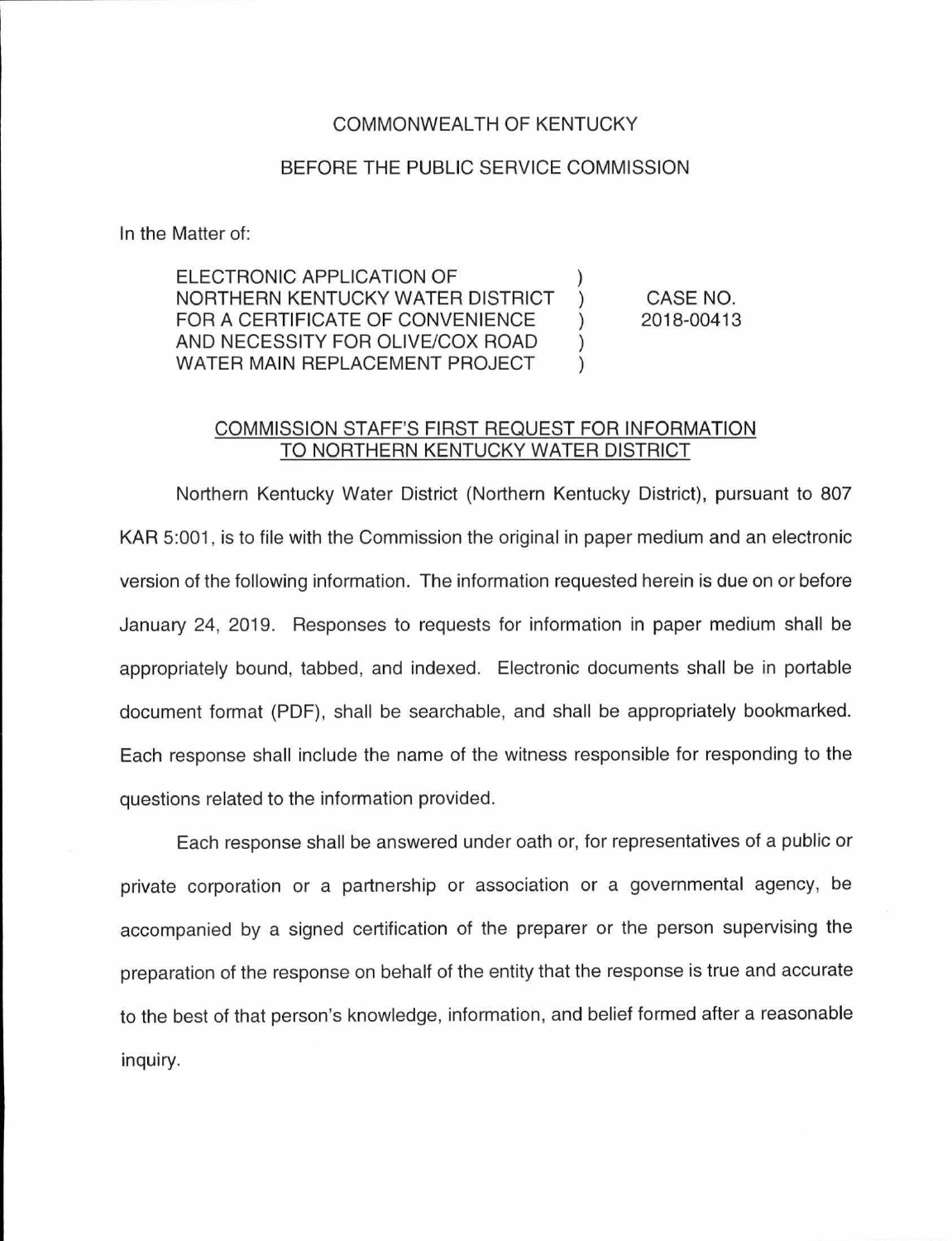Northern Kentucky District shall make timely amendment to any prior response if it obtains information which indicates that the response was incorrect when made or, though correct when made, is now incorrect in any material respect. For any request to which Northern Kentucky District fails or refuses to furnish all or part of the requested information, it shall provide a written explanation of the specific grounds for its failure to completely and precisely respond.

Careful attention shall be given to copied material to ensure that it is legible. When the requested information has been previously provided in this proceeding in the requested format, reference may be made to the specific location of that information in responding to this request. When applicable, the requested information shall be separately provided for total company operations and jurisdictional operations. When filing a paper containing personal information, Northern Kentucky District shall, in accordance with 807 KAR 5:001, Section 4(10), encrypt or redact the paper so that personal information cannot be read.

1. Refer to the application at paragraph 5 in which Northern Kentucky District states that the project is in the public interest based on the need for replacement of the existing facilities. State and explain whether there is any alternative to replacing the line to mitigate the risk of future failure. If there were alternatives, explain why Northern Kentucky District chose to replace the line over the alternatives and provide any costbenefit analysis supporting replacing the line over the alternatives.

2. Identify the portions of the existing line for which replacement is proposed that were identified as being a "high priority for replacement" as stated in the application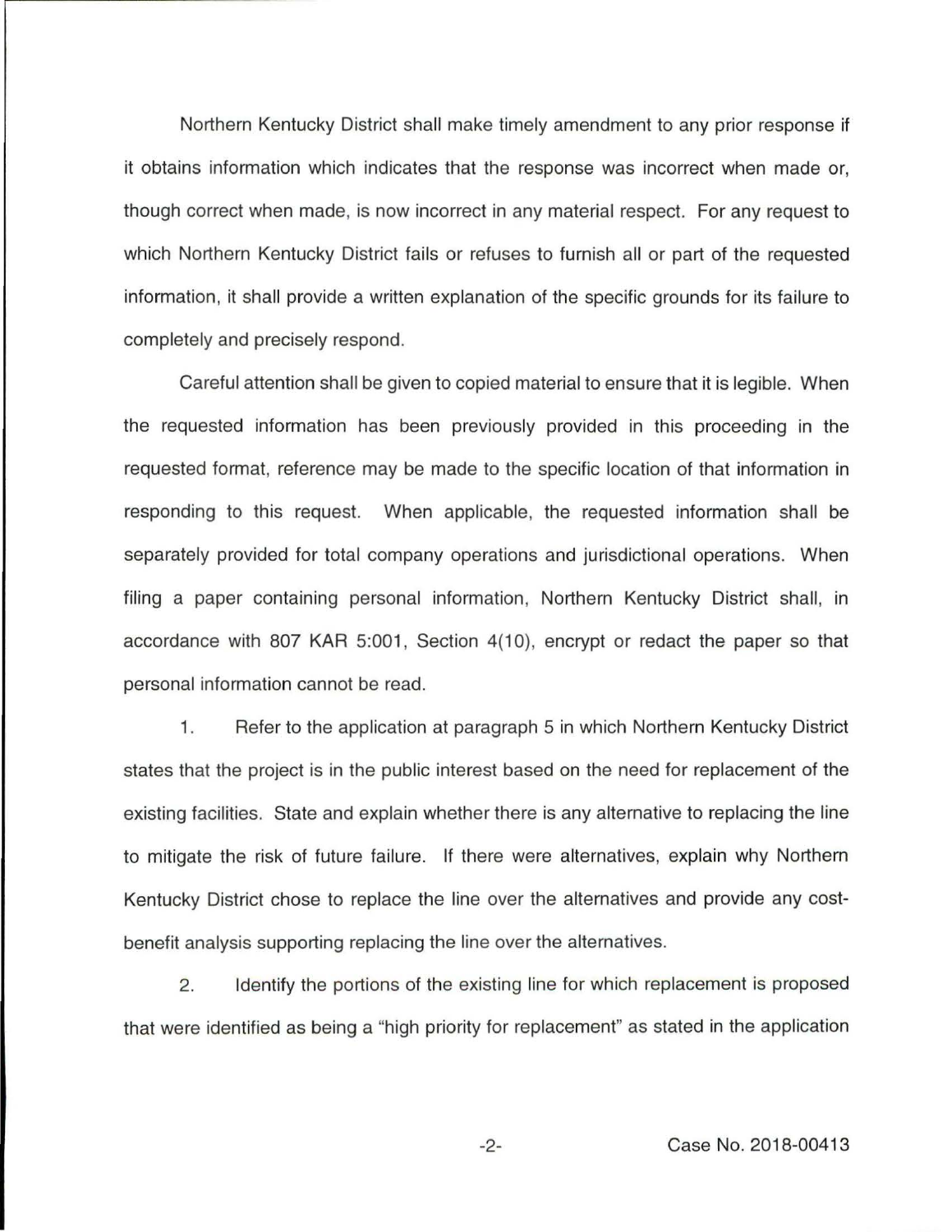at paragraph 5. Explain why and how those portions of the line were identified as a high priority for replacement.

3. Refer to the application at paragraph 6 in which Northern Kentucky District relates \$251,734.20 of the costs of the project to "Contractor Cost Part A" (constructed in 2009).

a. Describe in detail the portions of the project included in Contractor Cost Part A;

b. Provide a breakdown of the costs included in Contractor Cost Part

c. State specifically when construction on those portions of the project included in Contractor Cost Part A began and when it was completed;

A;

d. Explain in detail why the portions of the project included in Contractor Cost Part A were constructed prior to those portions included in Contractor Bid Part B and why Northern Kentucky District considers them to be part of the same project as opposed to a completely different project;

e. Identify the contractor(s) who performed work on the portions of the project included in Contractor Cost Part A and state whether the work of each such contractor was competitively bid;

f. State whether Northern Kentucky District is requesting a Certificate of Public Convience and Necessity (CPCN) for the portions of the project included in Contractor Cost Part A, and explain every basis for Northern Kentucky District's contention that the Commission can grant a CPCN for a project or a portion of a project that was completed prior to the request for a CPCN.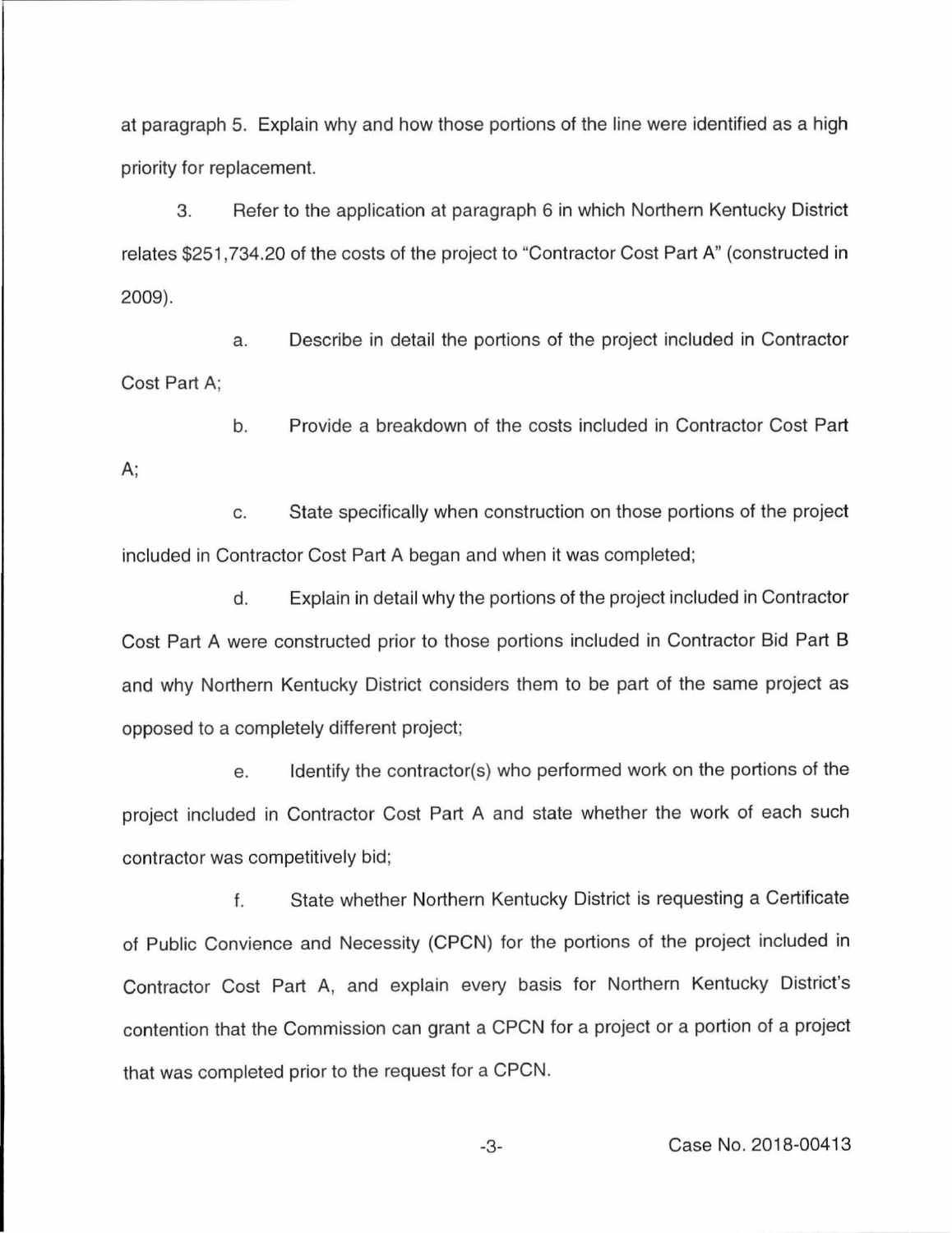far Gwen R. Pinson Executive Director<br>Public Service Commission<br>P.O. Box 615 Frankfort, KY 40602

DATED **JAN 1 8 2019** 

cc: Parties of Record